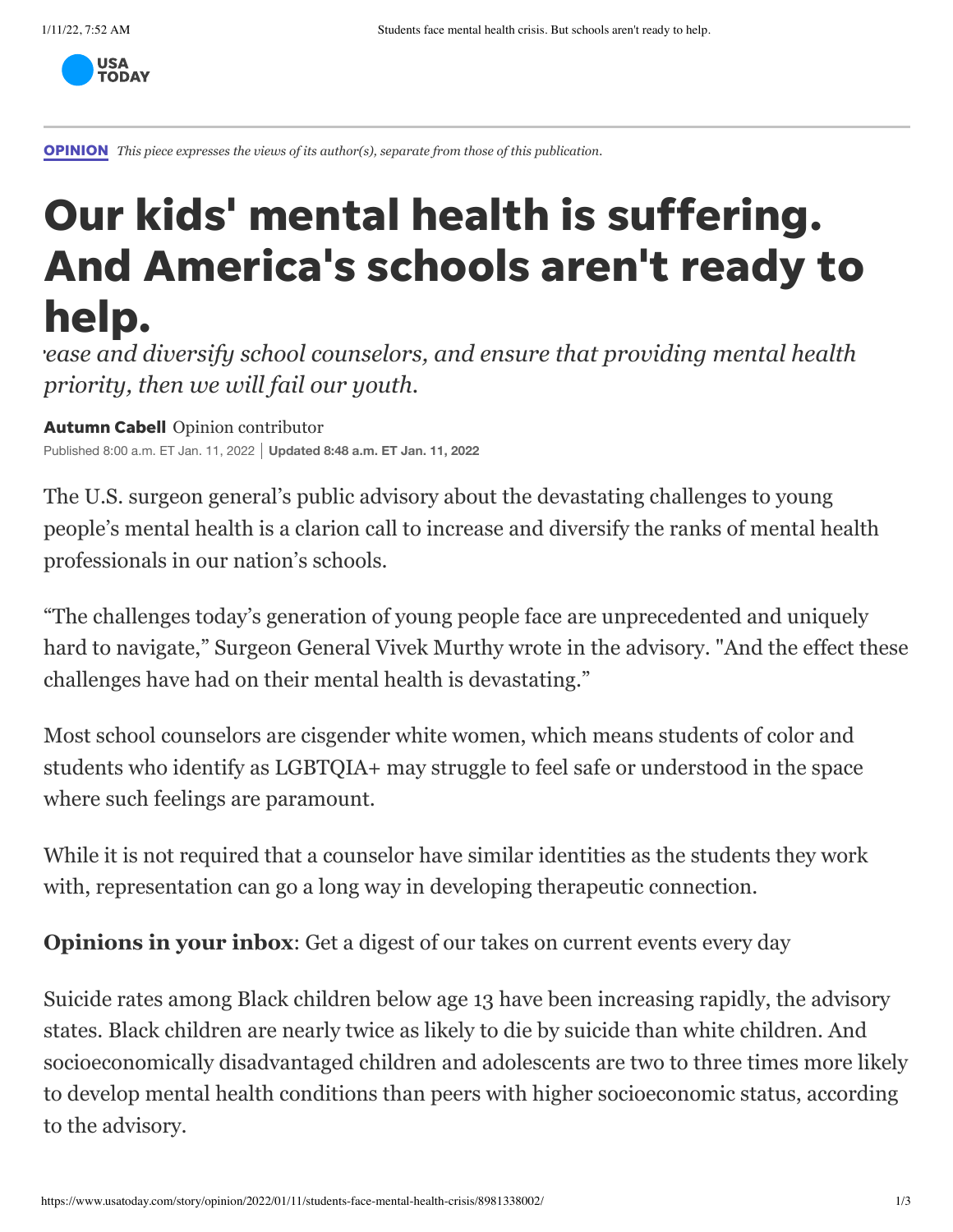Black children are also more likely to experience grief and trauma due to disproportionality losing loved ones to COVID-19. Latino youth reported higher rates of loneliness, and Asian youth reported increases in stress due to COVID-related hate.

For many of our youth, school is a sanctuary where they are able to receive mental health support and be fully accepted. During the pandemic, many LGBTQIA+ youth lost access to school-based services and were stuck in homes where they were not accepted.

The surgeon general's advisory calls for more school-based mental health support, including [increasing the number of counselors so that schools can be within the ratio of 1 counselor to](https://www.schoolcounselor.org/About-School-Counseling/School-Counselor-Roles-Ratios) 250 students recommended by the American School Counselor Association.

## Counselors unable to help individual students

Even at a 1-to-250 ratio, school counselors do not have the bandwidth to provide ongoing individualized counseling to students. In fact, this is beyond the scope of the school counselors' role.

ASCA recommends that school counselors provide brief individual counseling, which often means providing between six to eight scheduled sessions in an academic year. Many students with more severe mental health concerns will need continued individual treatment.

When I was a school counseling master's intern working in a high school in 2016, four years before the pandemic, I realized that many students needed more individualized mental health care. When I referred students to the clinically licensed mental health therapists who were contracted from agencies to provide ongoing mental health care to students, I found that they often were booked and could not see more students on their caseload.

As an emerging professional in the school counseling field, it was discouraging and heartbreaking to see students fall through the cracks. But it inspired me to work toward getting my independent counseling license so that I could provide longer-term mental health support to youth.

While many counselors and counseling researchers have advocated for increasing the number of counselors in schools, doing so is only one aspect of tending to the youth mental health crisis.